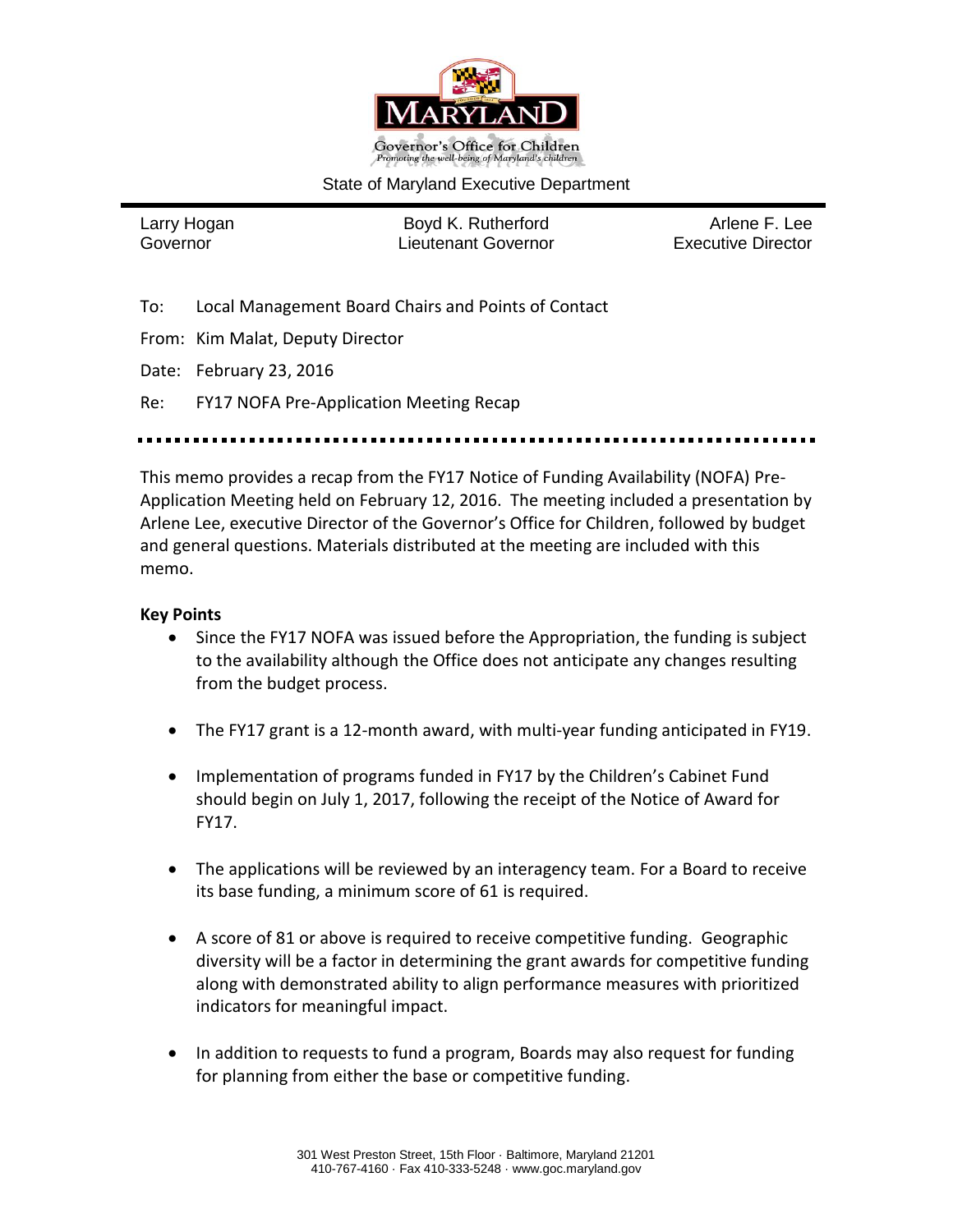#### **Comprehensive Planning**

- The planning process is not just about the Board, but the entire jurisdiction. The reviewers will be looking to answer questions such as: How did the Board conduct the planning process? How were stakeholders engaged in the design of strategies and program implementation?
- Arlene Lee recently presented at the Maryland Coalition of Families for Children's Mental Health's Family Leadership Institute. She emphasized that the Boards are engaging in a planning process that should include parents and Local Management Board contact information was shared with the group.
- It's important to reassess the community plan regularly. Doing so will bring new partners to the Boards who can work collectively to address the issues in the jurisdiction. It is also important to remember the plan is for more than just the Children's Cabinet funding, a good plan can become the basis for other funding and resources.
- What kind of data to use? Boards should use the best available data (population level, county, neighborhood, etc.) to examine the problem(s) in the jurisdiction. Depending on the geographic focus of the Board, the data could be county-level, neighborhood-level or even smaller units.
- How to demonstrate effectiveness? For current programs 3-5 years of performance measures would show a useful trend, but a Board should use no less than 3 years of performance data for an existing program. This is important to show how the program will continue to help improve the targeted indicator. For new programs, Boards should use research and program evaluations that demonstrate that the program will improve the targeted indicator. Boards are expected to provide citations to the research they are relying upon in their application.
- Boards are encouraged to expand or enhance existing services. An example is providing stipends for an existing workforce program to allow youth to receive a small payment for participating in training and apprenticeships. This is included in the Q& A document distributed at the pre-application meeting.

#### **Grant Review Team**

 Remember that representatives of the grant review team are potential funders. They will become familiar with local programs; which will be helpful with future applications to those agencies or organizations.

### **Results Based Leadership**

 If you are interested in the Results Based Leadership Program with the Annie E. Casey Foundation, please check the box on the cover sheet of the application. The Foundation will select the Boards for participation. Each selected Board will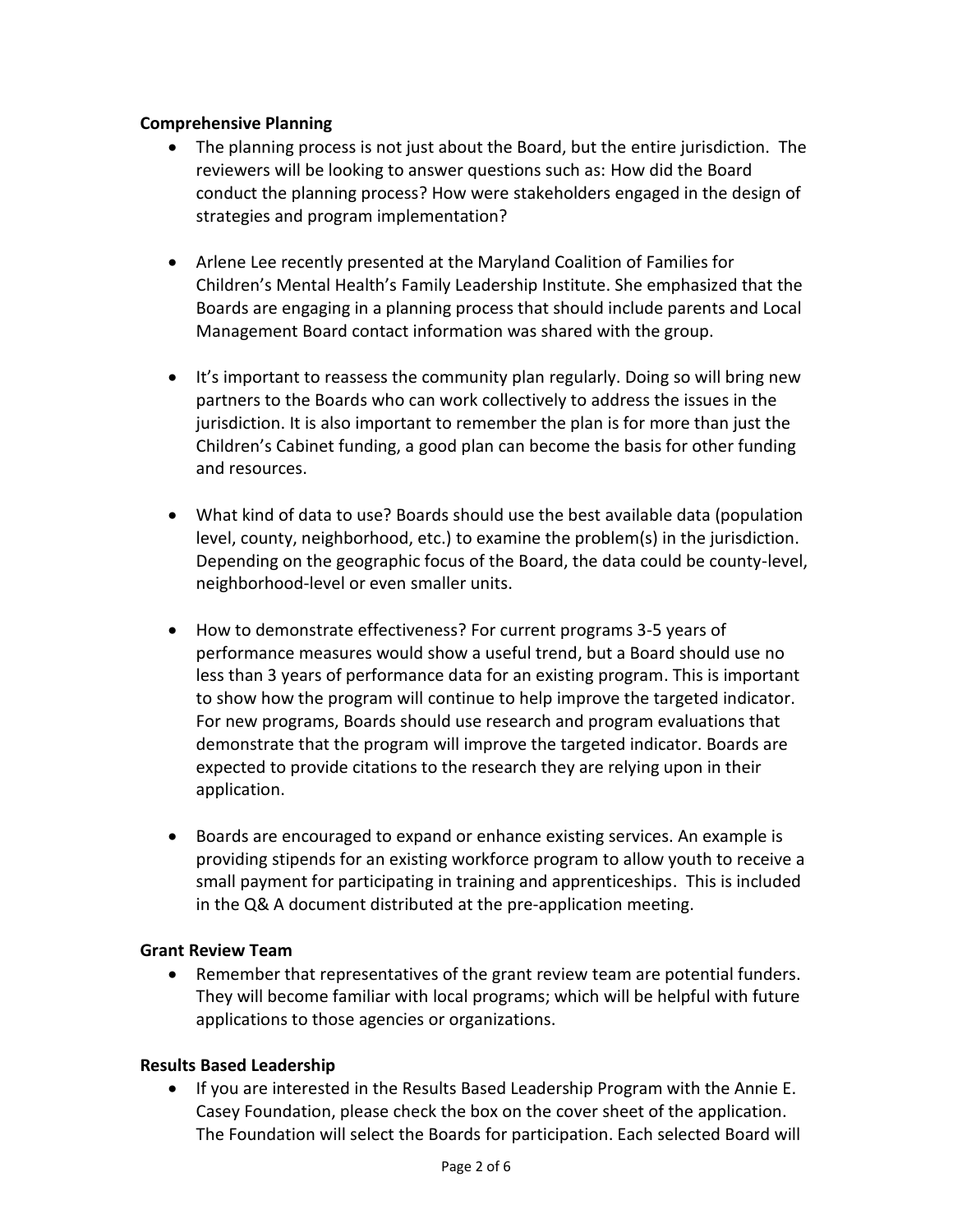create a team to participate in the six month program. There is no cost to participate.

### **Submission Requirements**

 New this year, the signature of the Chief Executive Officer of the jurisdiction is required on the application. Please let the appropriate signatories know in advance in order to avoid delays in obtaining the required signatures. Nonprofits who have specific issues with this requirement may contact Kim Malat.

#### **Budget Worksheets:**

- If a page of the worksheet packet, or a line on a worksheet page, is not applicable, please mark the page or line with "N/A".
- The budget is only an estimate. Please provide the best estimate.
- A Board can submit a budget modification during the year if needed.
- The cash match can come from any source for either type of funding (base or competitive). The only funding sources that may not be used as a match is the Children's Cabinet Interagency Fund or "in-kind" support.

#### **General Questions**

**1. How will a potential conflict of interest be handled for the grant review team? For example, if an agency that is on the grant review team also funds a Local Management Board, is that a conflict of interest?**

The Office has asked the foundation and agency staff to be aware of any potential conflict of interest prior to participating.

### **2. Can we use data and research from past focus groups and planning processes?**

Yes.

**3. Does the proposal need to be received at the Office by 5 p.m. on May 20th or can it be postmarked by this date?**

Yes, the proposal needs to be physically received at the Office by 5 p.m. on May 20, 2016.

**4. If the Board funds a program that has a performance measure that is no longer able to improve but desires to maintain the level of performance, could this be used in the grant application as an example?**

In the application the Board can discuss; A.) the effectiveness of the program, B.) why further improvement in performance cannot be achieved, and C.) how the program will continue to contribute to improvements in the targeted indicator.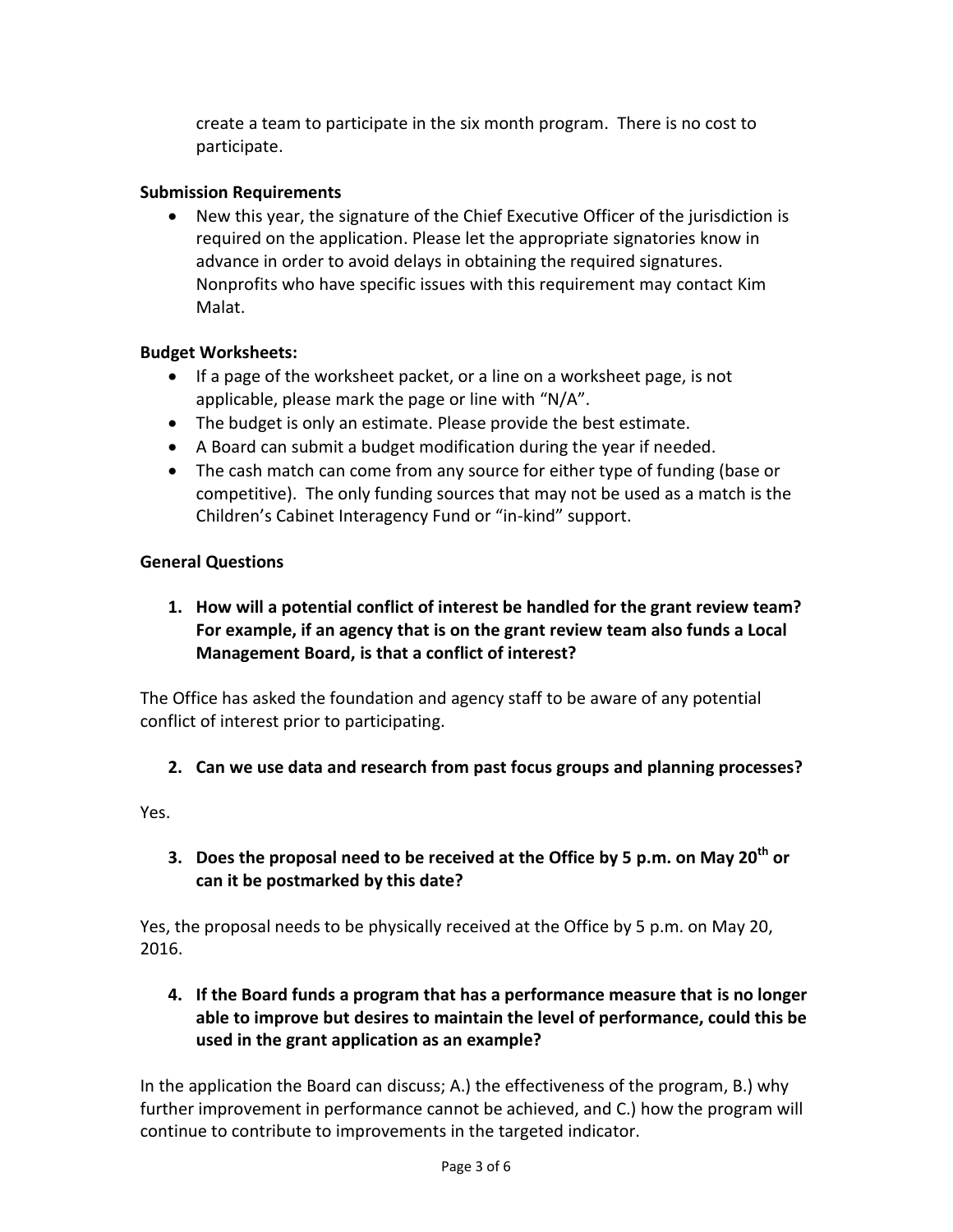# **5. Why isn't a citizen or family member a part of the grant review team?**

There is a specific vetting and appointments process for members of the general public to participate on State bodies. A grant review process does not generally involve the public, just those agencies and organizations that are partners in the project.

# **6. Can the Board articulate the effectiveness of a larger community strategy instead of just one program?**

When a Board would like to demonstrate how a strategy is impacting an indicator and the role of the program proposed for funding that is part of that strategy, the Board may consult *Trying Hard Isn't Good Enough* for guidance.

# **7. If the Board has an existing pilot or program that it wishes to expand, can this expansion be funded with the competitive grant dollars?**

Yes. The existing program can be funded by the Board's base funding (or any other source) and the expansion could be funded by the competitive grant dollars, as long as the program or the expansion activities relate to one of the four goals.

**8. For the Results Based Leadership Program facilitated by the Anne E. Casey Foundation:**

# **a) For the Results Based Leadership Program facilitated by the Anne E. Casey Foundation, does the "team of key local leaders" have to already be members of the Local Management Board?**

No. The team should include community stakeholders and local leaders as well. These may be individuals whom you've not previously interacted with but who would be able to support the Board's work in improving outcomes for disconnected youth.

# **b) Where can we get more information about the program?**

More information is available at: [http://www.aecf.org/work/talent-and-leadership](http://www.aecf.org/work/talent-and-leadership-development/leadership-development/)[development/leadership-development/.](http://www.aecf.org/work/talent-and-leadership-development/leadership-development/) You can also speak to members of your local Early Childhood Advisory Council who have previously participated in this leadership development process

# **c) If we will not have a disconnected youth program for FY17, could the Board still apply to be in the Leadership Program to plan for a disconnected youth program in FY18?**

While we had not considered that possibility, it could be possible. In this case a Board will need to discuss in the narrative section that they are not specifically asking for program funds, but would be interested in the Results Based Leadership Program for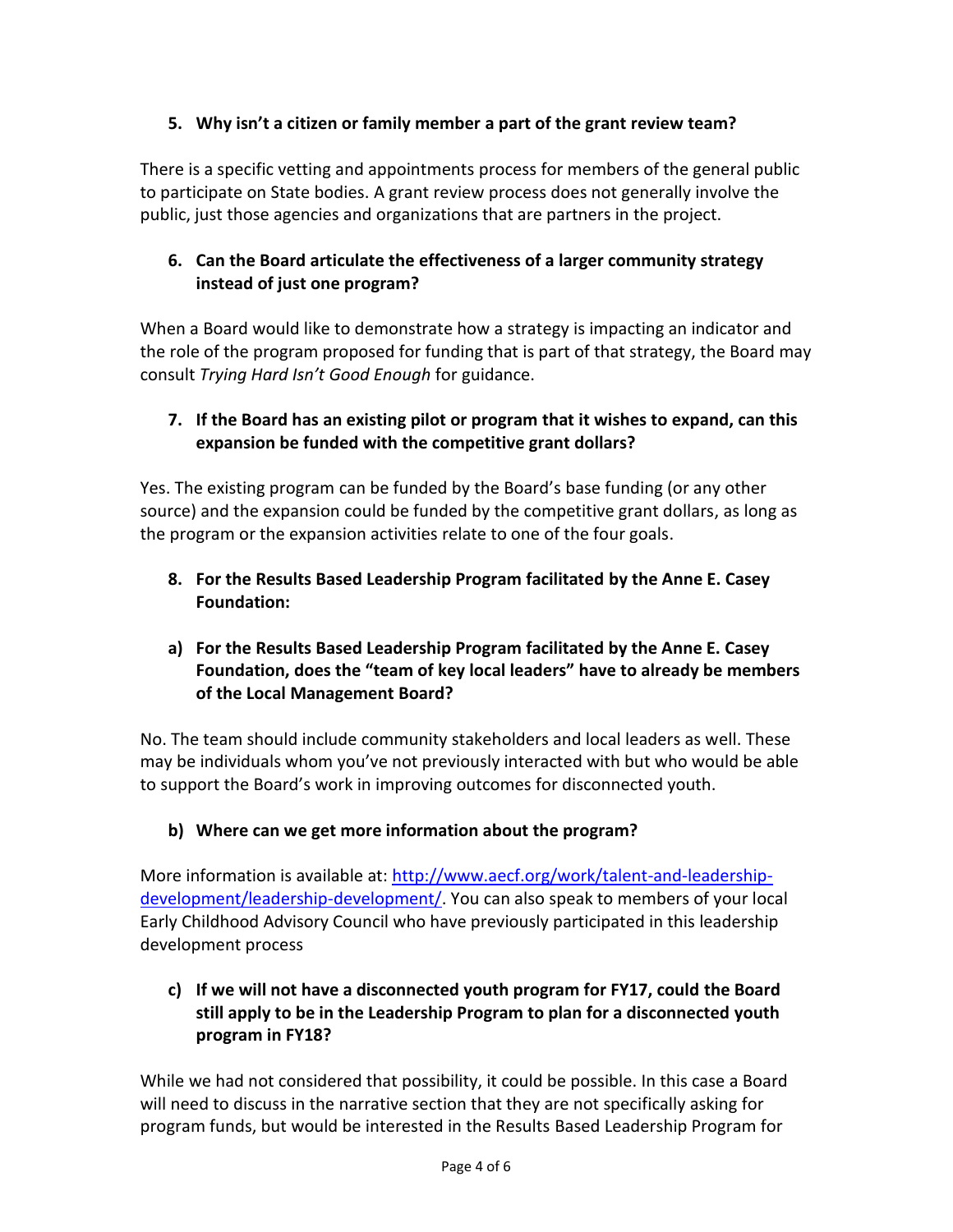planning purposes. The Board will also need to check the box on the application cover sheet.

# **d) What is the time commitment for the Leadership Program?**

Six months.

# **9. How does the Board address program eligibility that requires students to receive free and reduced meals when this may mean that the program will not be able to serve all students.**

The Board can look at the new Community Eligibility Provision that allows schools with high percentages of low-income children to provide free breakfast and lunch to all students. If the program is in a school that is participating in the Community Eligibility program, the Board does not have to restrict participation to students based on individual eligibility. For more information please see:

[http://www.marylandpublicschools.org/npwg/meeting\\_02042014/Community\\_Eligibilit](http://www.marylandpublicschools.org/npwg/meeting_02042014/Community_Eligibility.pdf) [y.pdf](http://www.marylandpublicschools.org/npwg/meeting_02042014/Community_Eligibility.pdf)

# **10. How will a competitive funding request be demonstrated in the narrative?**

Competitive programs will be identified in three places: the narrative, the budget (separate worksheets are required for base and competitive funding, with the name of the program included at the top of each worksheet page), and the overall budget summary that is included in the cover sheet (which asks for the name of each program, base or competitive, and the funding requested).

### **11. Is technical assistance available for the NOFA?**

No, technical assistance is not available for the NOFA application, but it is available for the Board's other activities, such as board recruitment.

# **12. Can we use competitive dollars for regional planning?**

Yes, if a regional approach is being taken then all Boards will need to include this in their narrative, but only one Board will include it in their budget.

# **13. If a Local Management Board will issue a Request for Proposals or other solicitation for competitive bid for a specific program, should it be issued by now?**

Not necessarily - in the narrative, the Board can discuss the planning and implementation process, including the timeline for the solicitation, the steps for completing the procurement process, the timeline for implementation of the program, etc. Boards will need to comply with their local procurement processes.